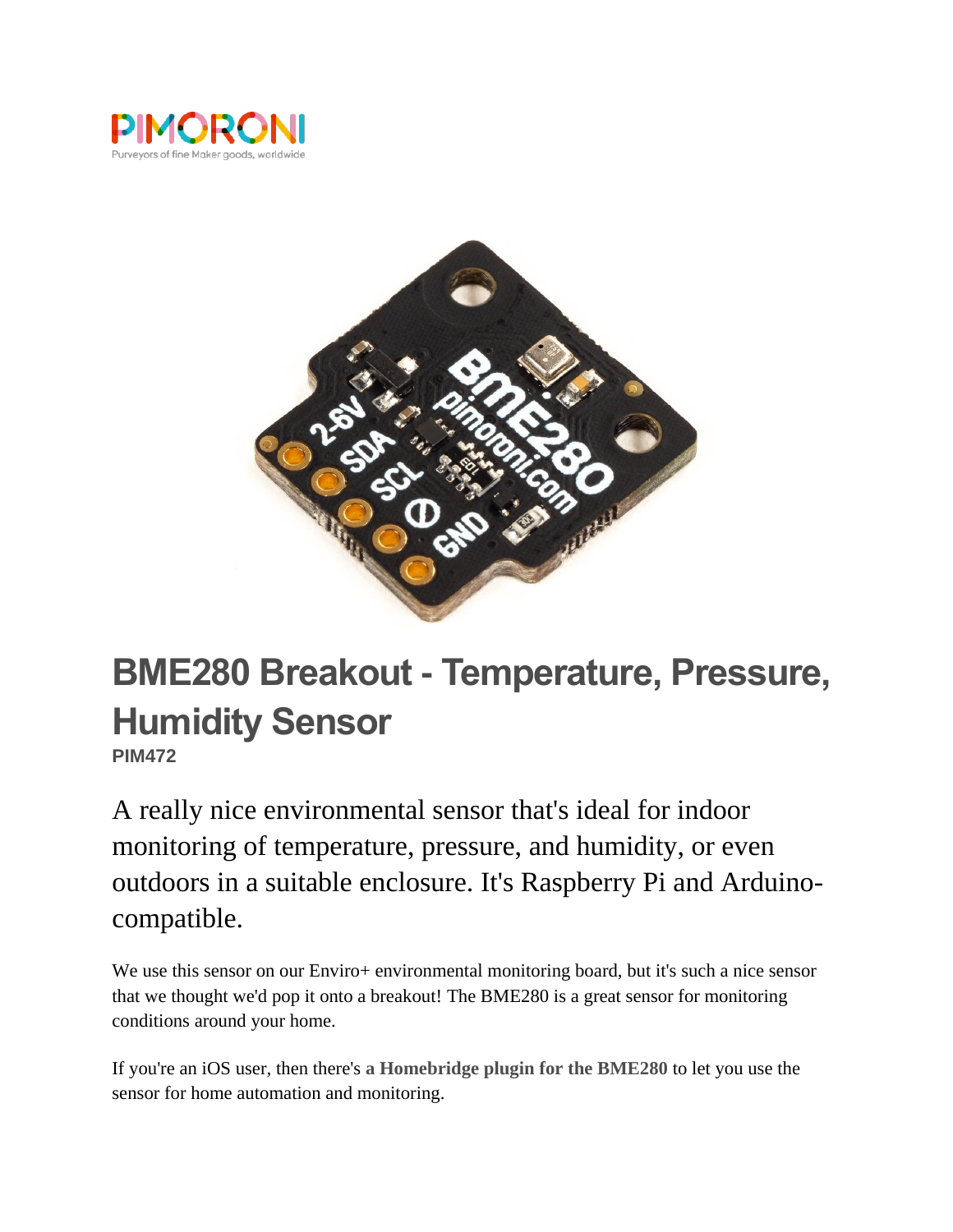It's also compatible with our fancy **[Breakout Garden](https://shop.pimoroni.com/products/breakout-garden-hat-i2c-spi)**, where using breakouts is as easy just popping it into one of the six slots and starting to grow your project, create, and code.

### **Features**

- Bosch BME280 temperature, pressure, humidity sensor
- I2C interface, with address select via ADDR solder bridge (0x76 or 0x77)
- 3.3V or 5V compatible
- Reverse polarity protection
- Raspberry Pi-compatible pinout (pins 1, 3, 5, 7, 9)
- Compatible with all models of Raspberry Pi, and Arduino
- **[Python library](https://github.com/pimoroni/bme280-python)**
- **[Datasheet](https://ae-bst.resource.bosch.com/media/_tech/media/datasheets/BST-BME280-DS002.pdf)**

## Kit includes

- **BME280** breakout
- 1x5 male header
- 1x5 female right angle header

We've designed this breakout board so that you can solder on the piece of right angle female header and pop it straight onto the bottom left 5 pins on your Raspberry Pi's GPIO header (pins 1, 3, 5, 6, 9). The right angle header also has the advantage of positioning the breakout away from the Pi's CPU so as to minimise radiated heat.

## **Software**

We've put together a **[Python library for the BME280 sensor](https://github.com/pimoroni/bme280-python)**, with handy functions to read all of the values, and **a [few nice little examples](https://github.com/pimoroni/bme280-python/tree/master/examples)** of how to use it.

## **Notes**

- In our testing, we've found that the sensor requires some burn-in time (at least 20 minutes) and that readings may take a couple of minutes to stabilise after beginning measurements
- The solder pads (marked ADDR) can be bridged to change the I2C address from the default of 0x76 to 0x77, meaning that you can use up to two sensors on the same Raspberry Pi or Arduino
- The BME280, BME680, and BMP280 breakouts all share the same I2C addresses, so if you're using two together then you'll need to change the I2C address on one of them using the solder bridge/pads
- Dimensions: 19x19x2.75mm (LxWxH)